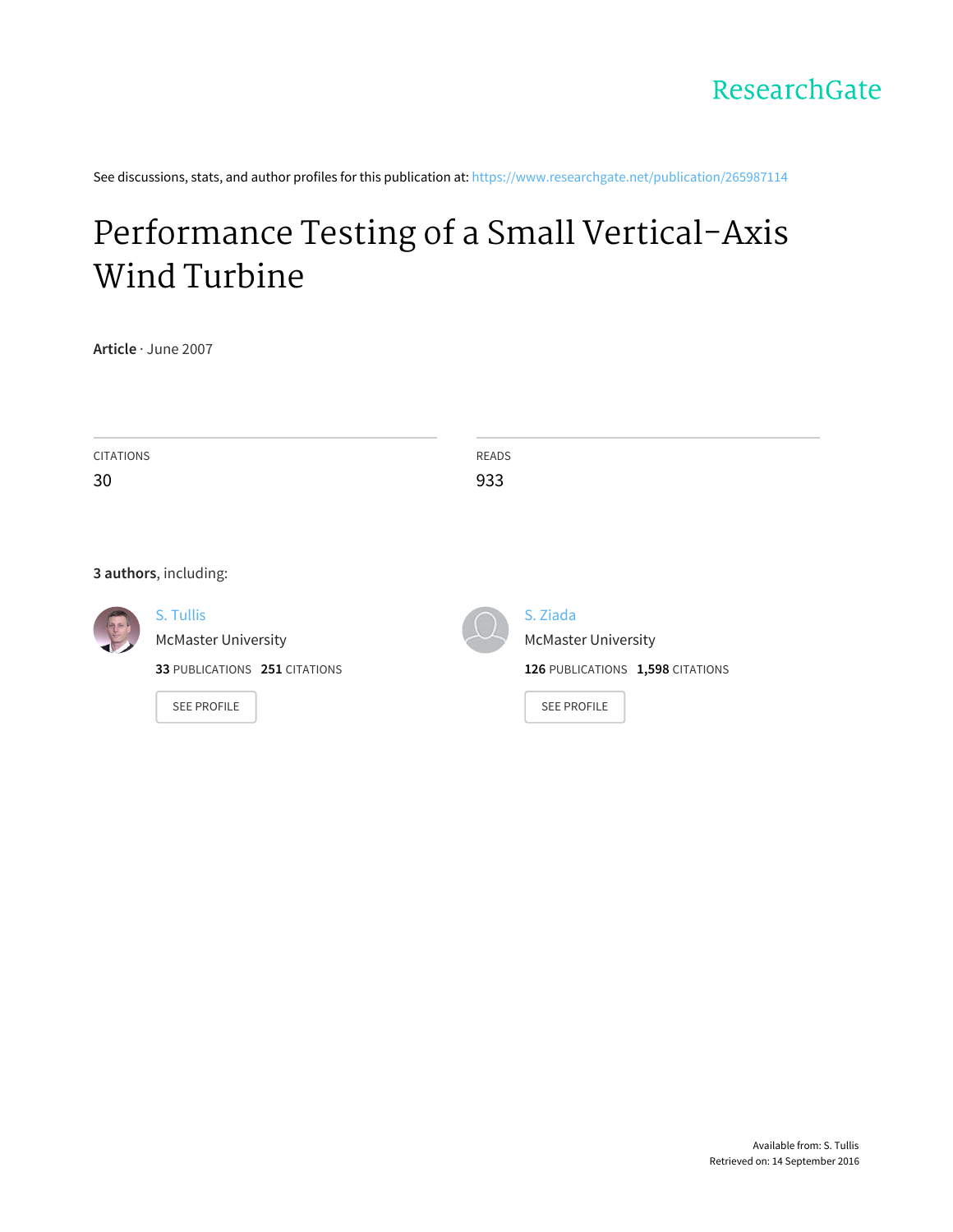# **Performance Testing of a Small Vertical-Axis Wind Turbine**

*R. Bravo<sup>1</sup>, S. Tullis<sup>2</sup>, S. Ziada<sup>3</sup>* Mechanical Engineering Department, McMaster University,  $^{1}$ [bravorr@mcmaster.ca](mailto: 1bravorr@mcmaster.ca),  $^{2}$ [stullis@mcmaster.ca,](mailto:2stullis@mcmaster.ca)  $^{3}$ [ziadas@mcmaster.ca](mailto:3ziadas@mcmaster.ca)

## **1. Introduction**

Development of wind energy use in urban environments is of growing interest to industry and local governments as an alternative to utility-based and non-renewable forms of electric production [1]. Although most performance testing for small-scale wind turbines is conducted in outdoors wind testing sites, wind tunnel testing can provide a good reference for maximum possible performance under ideal flow conditions [2]. As part of McMaster University research on the use of small vertical-axis wind turbines (VAWT) in urban settings, full-scale wind tunnel testing of a prototype 3.5 kW VAWT supplied by the industrial partner in the project, Cleanfield Energy Corp., was conducted on the NRC 9 m x 9 m Low Speed Wind Tunnel in Ottawa. The specific objectives of wind tunnel testing were: experimental determination of the nominal power curves and determination of the structural integrity, safety, and operation characteristics of the system. The power curves show the relation between the rotary speed of the wind turbine and the produced power, for a range of wind speeds. Since this was the first run of this particular VAWT design, the controlled environment of the wind tunnel was the ideal place to test and expand the operational envelope of the turbine and its safety margins.

#### **2. Test setup and instrumentation**

[Figure 1](#page-1-0) shows a picture of the test setup in the wind tunnel.

<span id="page-1-0"></span>

**Figure 1: VAWT in NRC 9m wind tunnel** 

The turbine is a three-blade H-type Darrieus, with a diameter of 2.5 m and a height of 3 m. The blades have a NACA0015 profile with a chord of 0.4 m. The test was designed such that the operational envelope of the turbine would be slowly expanded. The tests were sequenced to start at the lowest wind speed and RPM. and continued until the most challenging conditions were reached at the end of the testing program. The generator and control system based on the electrical power produced and load applied were still under development during these tests. Consequently, to test the turbine, control and instrumentation systems had to be added to the VAWT test specimen. The following instruments and components were added:

*Turbine speed measurement:* A proximity sensor was used to measure the passing frequency of 6 equally spaced bolts, providing a resolution of 6 lines per revolution.

*Mechanical load/torque measurement:* In order to determine the aerodynamic performance of the turbine independently from the generator performance, a servocontrolled mechanical variable load was devised. A disc brake calliper was installed on a floating mount supported by a load cell, and driven by an electrohydraulic servo-actuator. The load cell measures the torque produced by the turbine and transmitted through the brake.

*Closed-loop speed control system:* Because of the feedback interaction between the rotor dynamics and the aerodynamics of the system, the system is not selfregulating when operating on the front side of the torque vs. turbine speed curve (before reaching maximum torque). This means that a constant or slowvarying load will cause the turbine to either stop rotating, or it will lead to the "runaway" condition, in which the turbine speeds up to the stable back side of the torque curve. An active closed-loop speed control system was devised, which made use of the turbine speed measurement and the servo-controlled variable load system to accurately regulate the rotary speed of the turbine, using a high gain proportional control law. The proportional gain is made larger than the largest positive slope of the torque curve in order to guarantee the stability of the control system. Due to time delays inherent to the system and hardware, as well as a dead band in the brake servo-actuator, the resulting control torque is in general pulsating.